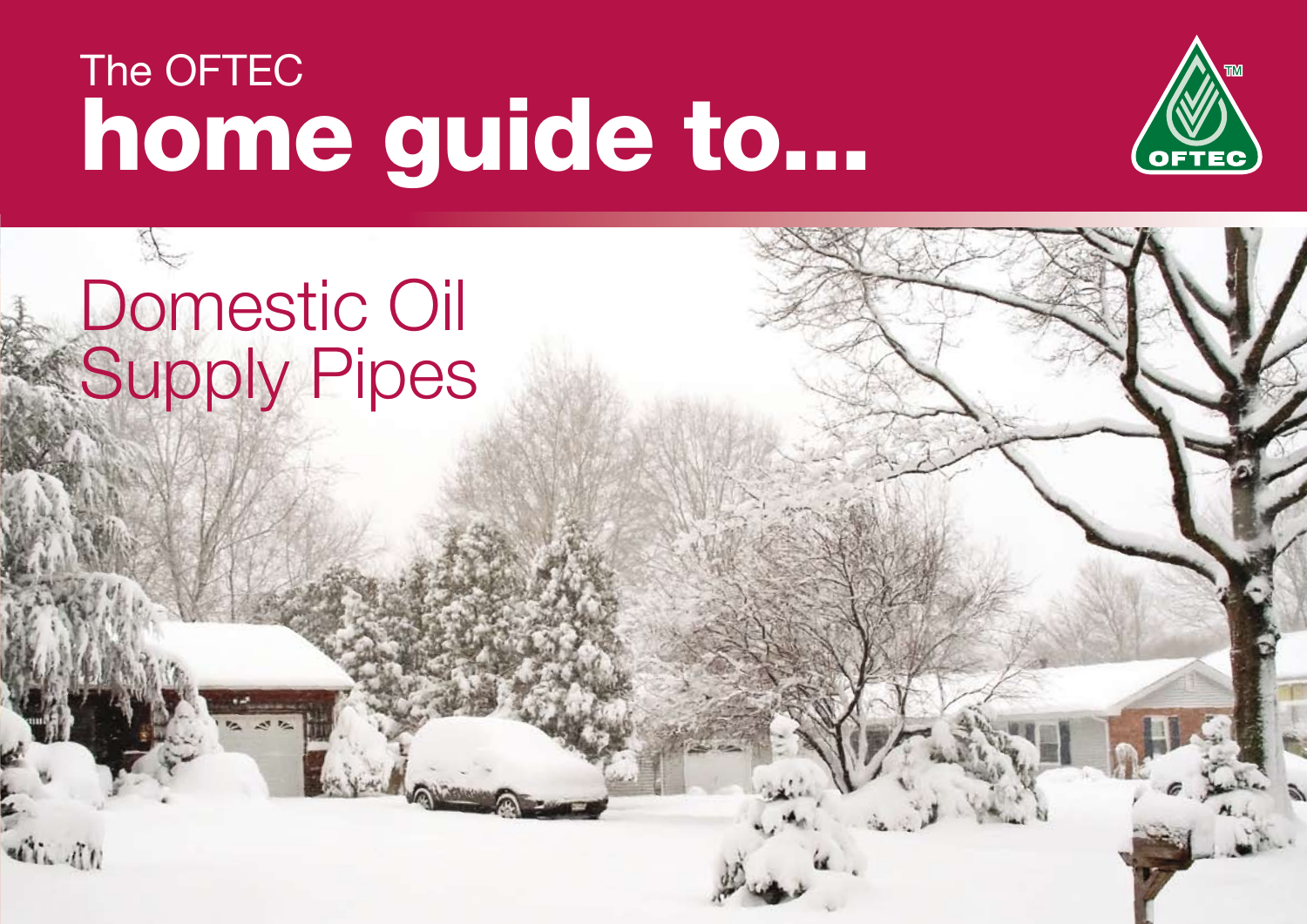#### The OFTEC home guide to... Domestic Oil Supply Pipes 128

This Home Guide applies to pipe work systems supplying kerosene to oil fired equipment under 45kW output serving single family dwellings.

For information on non-domestic oil supply, please refer to the OFTEC Information Sheet entitled "Non-Domestic Oil Supply Systems".

## Oil Supply Systems

There are two types of oil feed systems; gravity and sub-gravity. Gravity feed systems are typically used with bottom outlet oil storage tank installations and/or where a tank has to be raised off the ground.

Sub-gravity systems are used for top outlet tanks installations which require mechanical suction to raise the fuel out of the tank.

The oil feed pipes for these supply systems must be correctly sized. An incorrectly sized pipe will result in the system operating inefficiently. Your OFTEC Registered Technician will work out the correct size of pipe for your system.

#### Oil Supply Pipe Materials

Oil feed pipes are commonly run in plastic coated soft copper tubing which can be easily manipulated. If steel pipes are used they must be protected from corrosion. Plastic pipe systems are also available, but their use is restricted to below ground installation only.

Fittings and joint materials must be suitable for the type of pipe and fuel being used.

#### External/Exposed Pipes

In order to prevent air locks, external gravity piping should run in a continuous rise following the direction of flow. Pipes must be supported by purpose made clips and attached to permanent structures such as a wall. A garden shed or wooden boundary fence is not classed as a permanent structure because it will deteriorate with age, and any movement may damage the pipes.

#### Buried Oil Supply Pipes

Directly buried oil supply pipes should be suitably protected against the risk of accidental damage. Recommended installation is as follows:

- A trench should be excavated to a depth of 450mm;
- 40mm of compacted sand is laid on the bottom of the trench, the oil pipe positioned, and a further 40mm of compacted sand is laid above the pipe;
- Builder's grade polyethylene is laid above the sand; and
- The trench is then backfilled, positioning an oil warning marker tape 150mm below the finished ground level.

Oil feed pipes should be buried at least 300mm clear of other underground services such as water and electricity.

Joints in buried pipe work should be avoided if at all possible. If joints have to be made, a permanent means of access for inspection of the joint must be provided.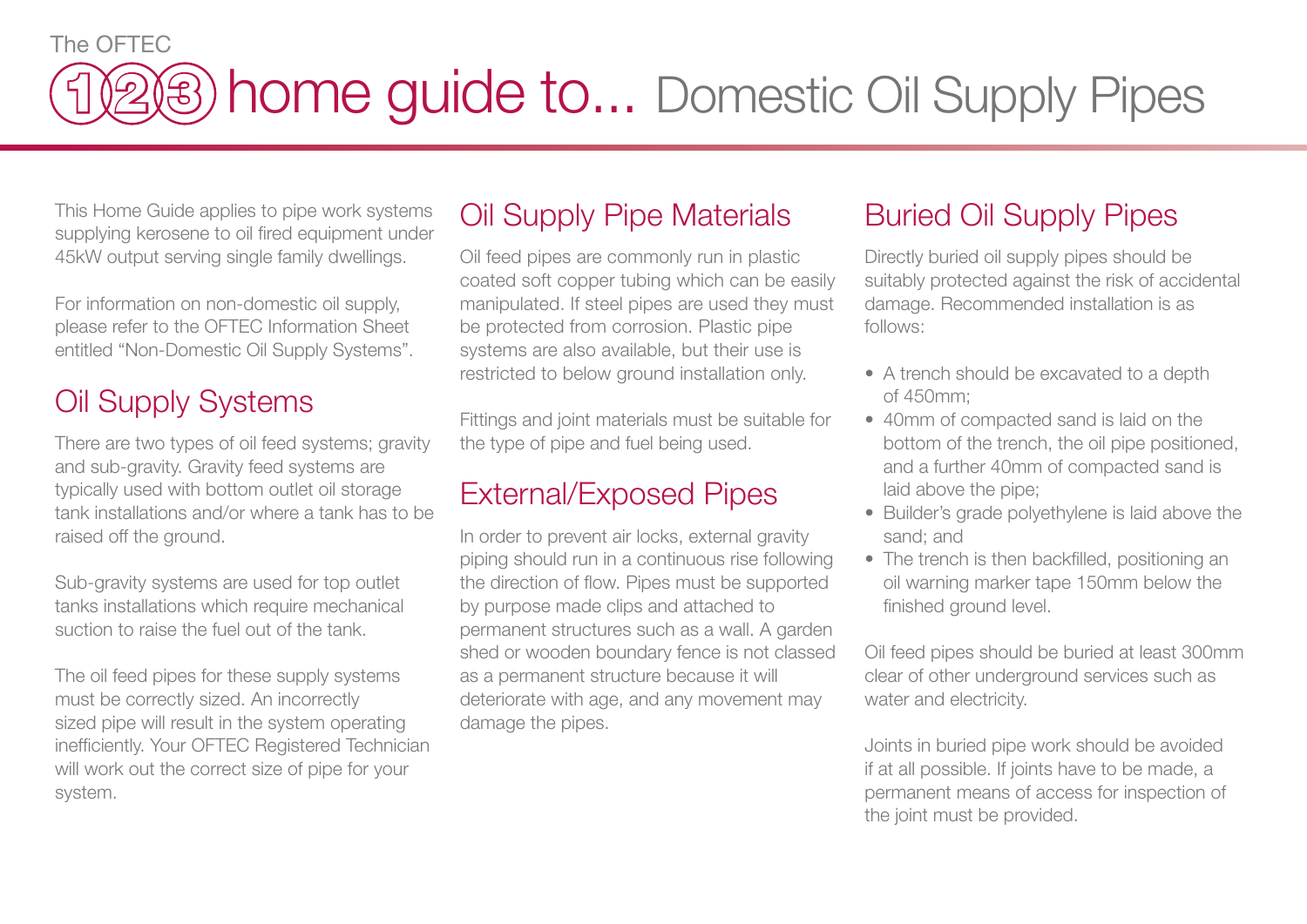## Pipes Running Through Buildings

Where an oil pipe passes through the wall of a building it must be run within a sleeve, such as a larger/outer pipe. Oil feed pipes should not be run underground directly into the interior of a building. Instead the pipe should rise externally to allow a remote acting fire valve to be fitted before it enters the building.

### Fire Valves

A fire valve is an essential safety feature of an oil installation which will stop the supply of oil in the event of a fire. The valve must be located outside the building before the point where the oil supply pipe enters the building, and must be activated by a remote sensor.

Existing internal oil feed pipes that are not accessible outside of the building and do not have a fire valve, can have one added at the first point where the pipe appears internally. This cannot be done on a new installation, but can improve safety for an existing installation.

Fire valves are also required for external boilers. Your OFTEC Registered Technician will be able to advice on correct positioning.